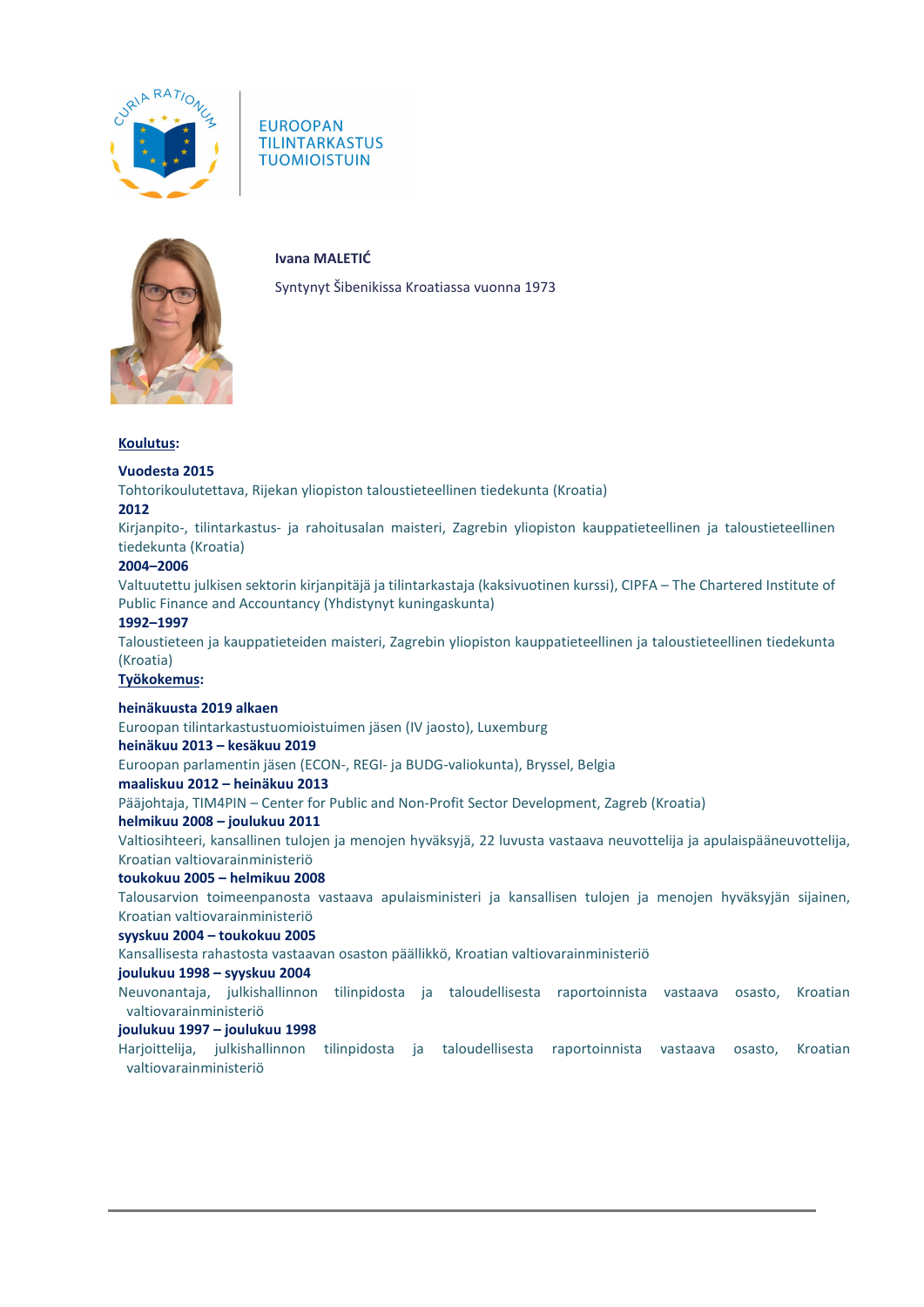# **Palkinnot ja tunnustukset:**

# **1995**

Rehtorin palkinto parhaasta opiskelijatutkielmasta

# **Julkaisut:**

- **Kirjat:**
	- 1) Maletić, I., Jakir Bajo, I., Stepić, D., *A Guide to Good Governance in the Public and Non-Profit Sector*, Center for Public and Non-Profit Sector Development TIM4PIN, Zagreb, 2018
	- 2) Maletić, I., Kosor, K., Ivanković Knežević, K., et. al., *My EU Project: A Manual for the Preparation and Implementation of EU Projects*, Center for Public and Non-Profit Sector Development TIM4PIN, Zagreb, 2018
	- 3) Maletić, I., Kosor, K., Copić, M., et al., *EU Projects – from Idea to Realization*, Center for Public and Non-Profit Sector Development TIM4PIN, Zagreb, 2016
	- 4) Maletić, I., Bešlić, B., Copić, M., Kosor, K,., Kulakowski, N., Zrinušić, N., *EU Project Management*, Center for Public and Non-Profit Sector Development TIM4PIN, Zagreb, 2014
	- 5) Maletić, I., et. al., *Fiscal Responsibility – Completing Questionnaires, Compiling Plans and Reports*, Center for Public and Non-Profit Sector Development TIM4PIN, Zagreb, 2013
	- 6) Maletić, I., Stepić, D., Jakir Bajo, I., Knežević, M., Kozina, D., *Fiscal Responsibility and Financial Management*, Center for Public and Non-Profit Sector Development TIM4PIN, Zagreb, 2012
	- 7) Maletić, I., Jakir-Bajo, I., Zorić, A., *Fiscal Responsibility*, Croatian accountants and financial officials community, Zagreb, 2011
	- 8) Maletić, I., Vašiček, D., Jakir-Bajo, I., et al., The A*ccounting of Budget and Budget Users*, Croatian accountants and financial officials community, Zagreb, 2008
	- 9) Maletić, I., Jakir-Bajo, I., *Budgetary Planning and Accounting*, Centre for accounting and finance, Zagreb, 2003
	- 10) Maletić, I., Lončar-Galek, D., Mencer, J., et. al., Application of the Budget Accounting Plan 2003/2004, Croatian accountants and financial officials community, Zagreb, 2003
	- 11) Maletić, I., Vašiček, V., Vašiček, D., *Introduction to Budgetary Accounting 2002*, Croatian accountants and financial officials community, Zagreb, 2002
	- 12) Maletić, I., Jakir-Bajo, I., *Budgetary Accounting*, Informator, Zagreb, 2001
	- 13) Maletić, I., Vašiček, D., Jakir-Bajo, I., et al., *Budgetary system: Accounting, Finance, Audit, Taxes*, Croatian accountants and financial officials community, Zagreb, 2000

## **Kansainvälisesti arvioidut artikkelit tieteellisissä aikakauslehdissä, joissa on kansainvälinen toimitusneuvosto:**

- 1) Maletić, I., Kandžija, V., *The Accession Process and IPA Funds in Bosnia and Herzegovina – an Opportunity for Restructuring Public Spending and Convergence Towards the EU*, Proceedings of the International Scientific Conference "Economic system of European Union and accession of Bosnia and Herzegovina – Challenges and Policies Ahead", Faculty of Economics, University of Mostar, ECSA – European Community Studies Association in BiH, p. 238–267, Mostar, 2017
- 2) Maletić, I., Petričko, I., Vašiček, D., *Comparative Analysis of Croatia's Position in the Context of International Competitiveness*, in the book *Competitiveness as a process*, ECSA – European Community Studies Association in BiH, p. 13–42, Mostar, 2017
- 3) Maletić, I, Redžepagić, S., *Experience in management and absorption of the EU pre-accession funds in Croatia – lessons learned*, kirjassa *Absorption Capacity of EU pre-accession Programmes in the Western Balkan Countries*, p. 311–327, Nice, 2014
- 4) Maletić, I., Vašiček, D., Kandžija, J., *Croatian experiences in Management and Absorption of the EU Pre-*Accession Funds, Proceedings of the 9<sup>th</sup> International Conference "Economic Integration, Competition and Cooperation – Accesion of the Western Balkan Countries to the European Union", p. 737–755, Rijeka, 2013
- 5) Maletić, I., Vašiček, D., *Current Trends and Requirements in Financial Management as Support for the Process of Europeanization of Public Administration*, Proceedings of the 14th International Symposium "Turning to an Innovative and Creative Bosnia and Herzegovina", p. 345–361, Sarajevo, 2013
- 6) Maletić, I., Vašiček, D., *Europeanisation Reforms of the Financial Management System*, Institute of Public Administration, Novi Informator, p. 393–420, Zagreb, 2011
- 7) Maletić, I., et al., *General framework of administrative convergence provided by Croatian public administrative reforms*, in the book *Administrative Convergence and Reforms in South-Eastern European*